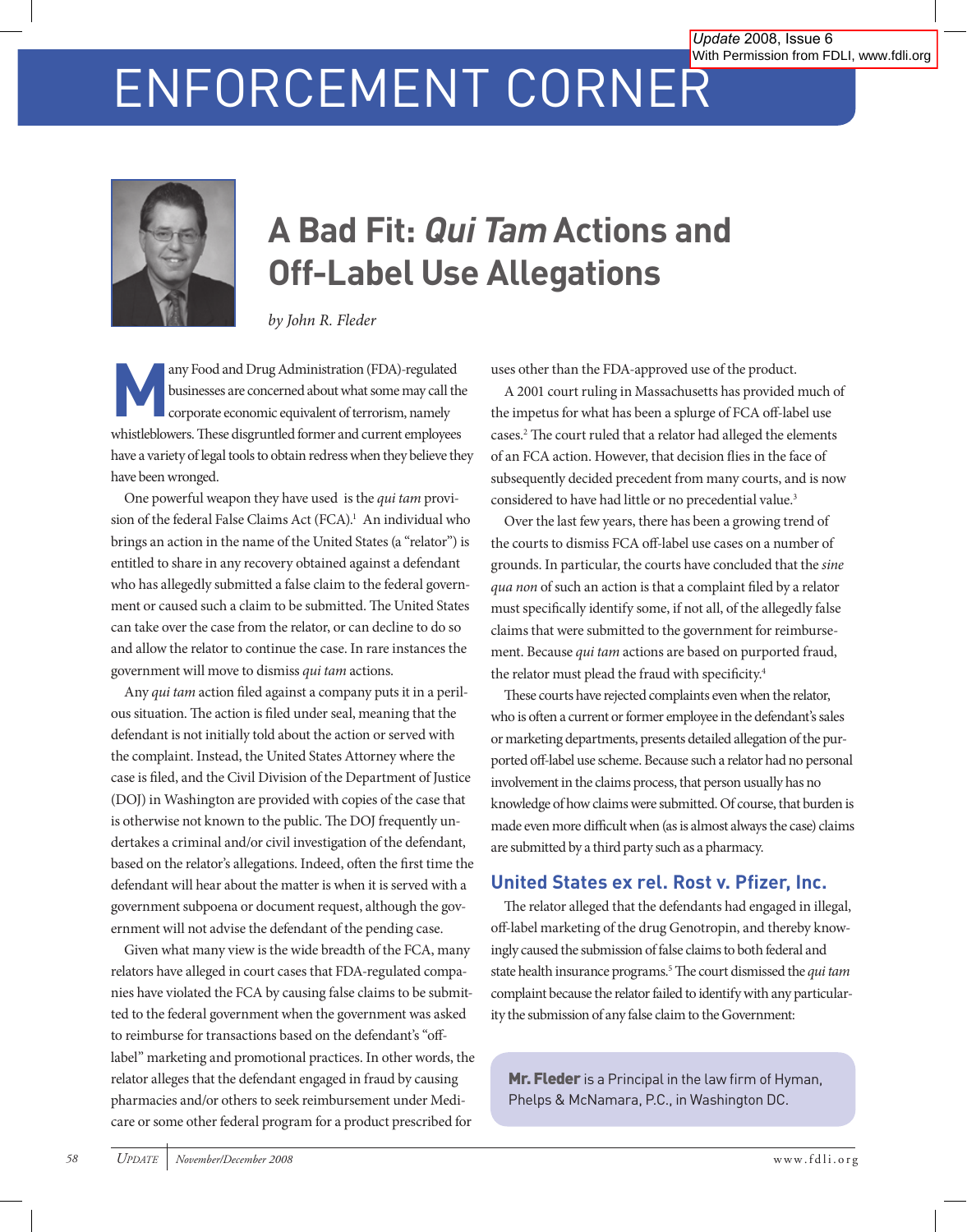"Plaintiff's complaint fails to satisfy the strict pleading requirements of Rule 9(b). Plaintiff's complaint alleges, in great detail, the framework of Defendants' illegal marketing, promotion, and distribution of Genotropin. Plaintiff's complaint discusses bribes, kickbacks, and other financial incentives given from Defendants to various drug distributors and physicians. Plaintiff's complaint, furthermore, alleges very serious violations of federal regulations regarding the marketing, distribution, and sale of pharmaceuticals. Liability under the FCA, however, does not rest on violations of federal law or regulations. Instead, FCA liability flows solely from the existence of a false claim for payment that has been submitted to the government. To satisfy the pleading requirements of Rule 9(b), therefore, Plaintiff must identify actual false claims submitted to the government."6

Because the complaint merely "speculate[d] that Defendants' marketing activities must have caused physicians to prescribe Genotropin for off-label uses and that some of these prescriptions were inevitably reimbursed by federal and state government health care programs,"7 the court ruled that "[n]o matter how likely the existence of false claims, this court cannot speculate that such claims inevitably flowed from Defendants' activities."8

On appeal, the First Circuit agreed that the complaint failed to satisfy Rule 9(b), concluding that the complaint:

"amply describes illegal practices in which Pfizer allegedly engaged. But those practices, while illegal, are not a sufficient basis for an FCA action because they do not involve claims for government reimbursement. As presently pled, the complaint does not sufficiently establish that false claims were submitted for government payment in a way that satisfies the particularity requirement."9

The First Circuit rejected the relator's argument that the "primary purpose of pleading fraud with particularity is to give notice to [a defendant] of the false claims, and that his complaint accomplishe[d]" that objective:

"The argument fails on two grounds: First, the complaint does not give notice to Pfizer of false claims submitted by others for federal reimbursement of off-label uses, only of illegal practices in promotion of the drug. Second, notice is not the only reason for the requirement of Rule 9(b). It is a serious matter to accuse a person or company of committing fraud, and the mere accusation often causes harm. Further, the rule discourages plaintiffs from filing allegations of fraud merely in the hopes of conducting embarrassing discovery and forcing settlement."10

The court ruled that while it may well have been true that doctors prescribed the drug for off-label uses as a result of the defendant's illegal marketing of the drug, those same doctors and their patients may never have sought reimbursement.<sup>11</sup>

#### **United States ex rel. McDermott v. Genentech, Inc.**

The relator alleged a scheme to market the drug Rituxan off-label to treat individuals with rheumatoid arthritis.<sup>12</sup> In particular, the complaint alleged that the defendants' off-label marketing campaign included training sales representatives in methods of avoiding the detection of their off-label promotional activities. Between 2000 and 2005, the defendants' annual sales of Rituxan increased from \$424 million to \$1.8 billion. According to the relator, such annual sales could have occurred only if a governmental medical reimbursement system reimburses claims for widespread off-label use of that drug. The complaint alleged, however, that given the:

"secret and confidential nature of the reimbursement claims the disclosure of which is prohibited by law, no one (including Defendants, the Government and Relator) knows which specific Rituxan reimbursement claims among the thousands submitted to the Government were false or fraudulent . . . and it would be impossible for anyone to identify them without formal discovery and court assistance."13

Nevertheless, the court dismissed the complaint pursuant to Rule 9(b).

#### **United States ex rel. Hess v. Sanofi-Synthelabo, Inc.**

The relator, a former sales representative, alleged that the defendant submitted false claims in connection with the off-label marketing of two drugs, Eloxatin and Elitek.<sup>14</sup> With respect to Eloxatin, the relator alleged that the defendant trained the relator and other sales representatives on Eloxatin's off-label uses, and also trained them on how to obtain Medicare reimbursement for such off-label uses. With regard to Elitek, the relator alleged the defendant trained the relator and other sales representatives on Elitek's off-label uses and encouraged off-label sales of the drug.

In connection with the claim relating to Elitek, the court concluded the relator failed to allege "the who, what, when, where and how regarding Defendant's sales representatives allegedly promoting" Elitek's off-label use.15 Moreover, the relator did "not allege the nature or content of claims made which were allegedly fraudulent."16 Finally, the relator failed to "allege that doctors to whom Plaintiff promoted off-label use of Elitek actually submitted false claims to the Government for off-label uses of this prescription drug. …"17